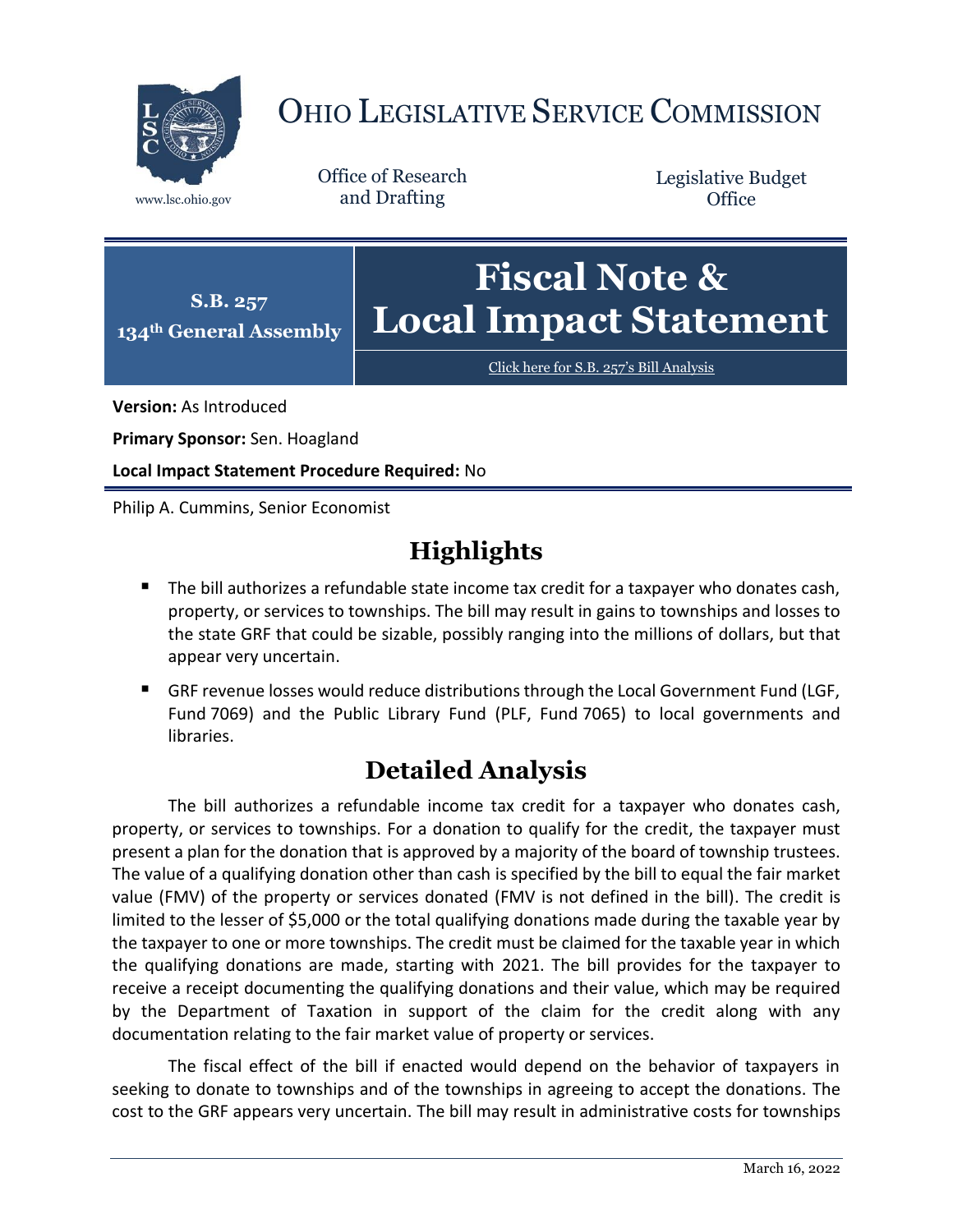to create processes for reviewing proposed donations and to administer the program, with any such costs incurred at the discretion of the townships. The bill creates an incentive for townships to enter into transactions involving donations since the state and not the township would pay for the value received by the township. Plausibly, enactment of such an incentive would encourage townships to act in this way, paying for needed work, property, or even cash by issuing receipts redeemable by taxpayers for state income tax refunds or reductions of up to \$5,000 each. Such transactions would be constrained to value the labor or property at its fair market value.

If a taxpayer donates cash or property to a township and receives in return a refundable income tax credit of equal value, the taxpayer appears to be neither better nor worse off, apart from any loss associated with the time value of money between the date of the gift and the date of the income tax refund or smaller tax payment.

A gift of the taxpayer's services appears to differ from a donation of cash or property, in that it creates value equal to the fair market value of the services. The compensation for the services from the state GRF might be deemed taxable income for federal and state income tax purposes, and possibly also for school district and municipal income tax purposes depending on where the taxpayer resides. If the compensation is considered to be taxable income, state taxation of the income would offset a small portion of the loss to the state GRF. The bill does not require the taxpayer to reside in the township in order to donate to the township.

An example of a potential transaction under the new law that the bill would enact is a taxpayer who is a real estate developer making a gift of land in a new subdivision to the township for a park. In this example, the developer might perceive a gain from making lots or homes in the subdivision more salable because of the added amenity consisting of the township park. The \$5,000 cap would limit the value of this benefit for an individual developer. The bill's provisions may permit a group of investors in a development company to gift land that they own collectively through the company, with each investor entitled to a tax credit for up to \$5,000 if approved by the township.

A taxpayer might donate the taxpayer's labor to a township. The gift would be valued at its fair market value, but with payment for the donated labor in the form of a refundable state income tax credit. An example of such gifts is the work of volunteer firefighters. Many local fire departments rely on the labor of volunteers. Ohio fire departments that rely entirely on volunteer firefighters account for 61% of all departments in the state, and those that rely mostly on volunteers are another 21% of the total.<sup>1</sup> These 82% of Ohio fire departments appear to be mostly smaller departments, as the state's 9,271 volunteer firefighters are about one-fourth of all active firefighters.<sup>2</sup> LBO does not know how many of these volunteer firefighters work for

 $\overline{a}$ 

<sup>&</sup>lt;sup>1</sup> "National Fire Department [Registry Summary, January 2021 \(PDF\),](https://www.usfa.fema.gov/downloads/pdf/registry-summary-2021.pdf)" which is available on the U.S. Fire Administration's website[: usfa.fema.gov.](https://www.usfa.fema.gov/)

<sup>&</sup>lt;sup>2</sup> "Ohio Department of Public Safety, Division of Emergency Medical Services, Active Certification Totals, [February 2022](https://www.ems.ohio.gov/links/ems_cert_total.pdf) (PDF)," which is available on the Ohio Emergency Medical Services' website[: ems.ohio.gov,](https://www.ems.ohio.gov/#gsc.tab=0) accessed March 16, 2022.